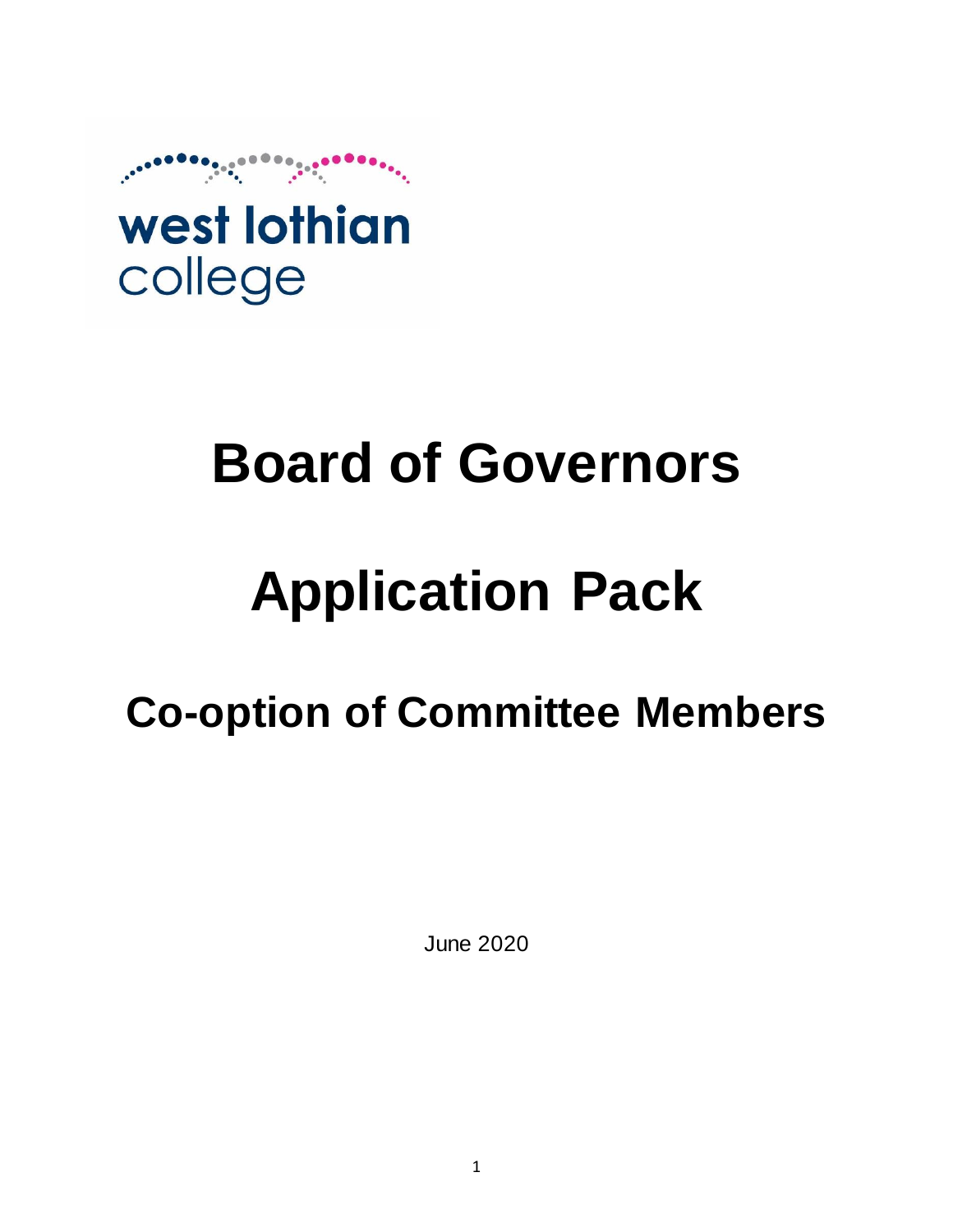#### **Introduction**

West Lothian College is an award-winning provider of further and higher education based in Livingston. West Lothian College is renowned for its successful collaborations with external partners including employers, businesses, skills organisations, universities, public sector and government organisations and community groups.

West Lothian College is a welcoming, bright and modern environment. It is an essential provider of a wide range of courses all focused on developing relevant skills for employment, to help students in their future career or to enhance current career prospects for those who are already working.

The Board's vision is *"to deliver a highly skilled and enterprising workforce."* We are looking to strengthen the skills mix on the Board of Governor's Audit Committee.

#### **The Board is looking to co-opt an individual with an accountancy background to the Audit Committee.**

The Board is especially keen to hear from those groups who are currently under represented on Boards of Scottish Public Bodies such as disabled people, ethnic minorities and women.

We have prepared this information pack to explain a bit more about the nature of the role, and the process for co-option.

The pack includes information on:

- 1. Information on West Lothian College
- 2. The Role of the Board
- 3. The Roles and Responsibilities of Board members
- 4. The Terms of Reference of the Audit Committee
- 5. The Role of an individual co-opted to a committee of the Board
- 6. The Person Specification and Assessment Criteria
- 7. The Recruitment Process and Timetable
- 8. How to Apply

Thank you for your interest in the work of the college.

Alex Linkston Chair of the Board of Governors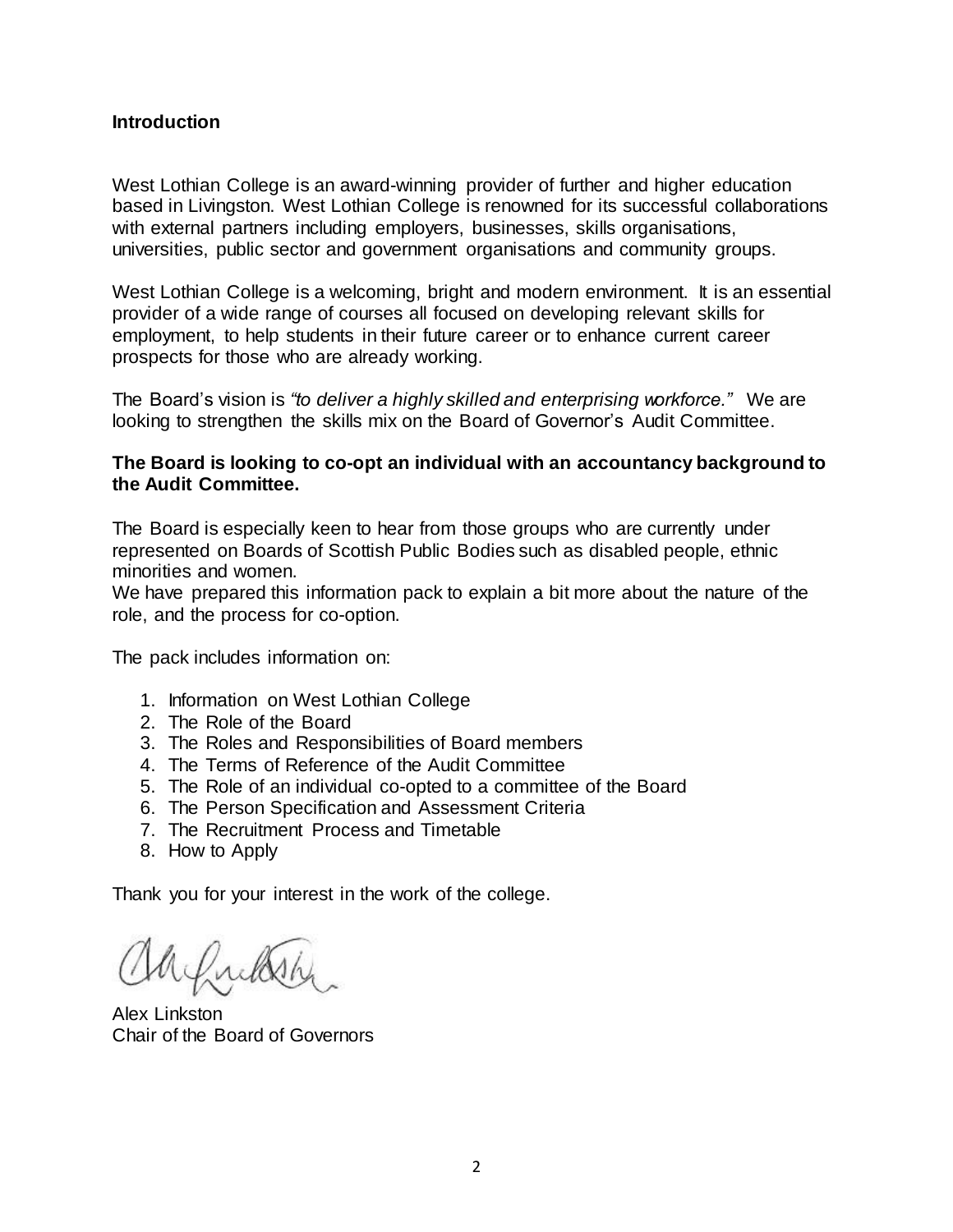#### **1. West Lothian College**

#### **West Lothian College, based in Livingston, offers a wide range of further and higher education courses to nearly 9,000 students each year. The college's vision is to develop a highly skilled and enterprising workforce.**

The college provides courses to develop skills for employment, and to enhance career prospects for those already in work. West Lothian College employs around 350 staff, making it one of the area's largest employers.

Focused on being innovative in the delivery of high-quality learning, the college is led by Jackie Galbraith who was appointed as Principal in August 2018.

With a vibrant learning environment, the college strives to ensure that students have the facilities and resources to help develop their skills. The college is focused on ensuring success for all of our students with raising attainment being a particular priority. Over the past eighteen months, the college has received a range of externally assessed awards and accreditations, including:

- STEM (Science, Technology, Enterprise and Mathematics) Assured accreditation from the STEM Foundation
- Investors in People Silver Award
- Healthy Working Lives Silver Award
- LGBT Charter (Silver)
- 'Best Restaurant in South East Scotland' award for the training restaurant, The Terrace
- 'College Student Association of the Year' award from the National Union of Students in Scotland
- 'Success in Partnership' award from the Scottish Training Federation for the work with Mitsubishi and partners in Malaysia.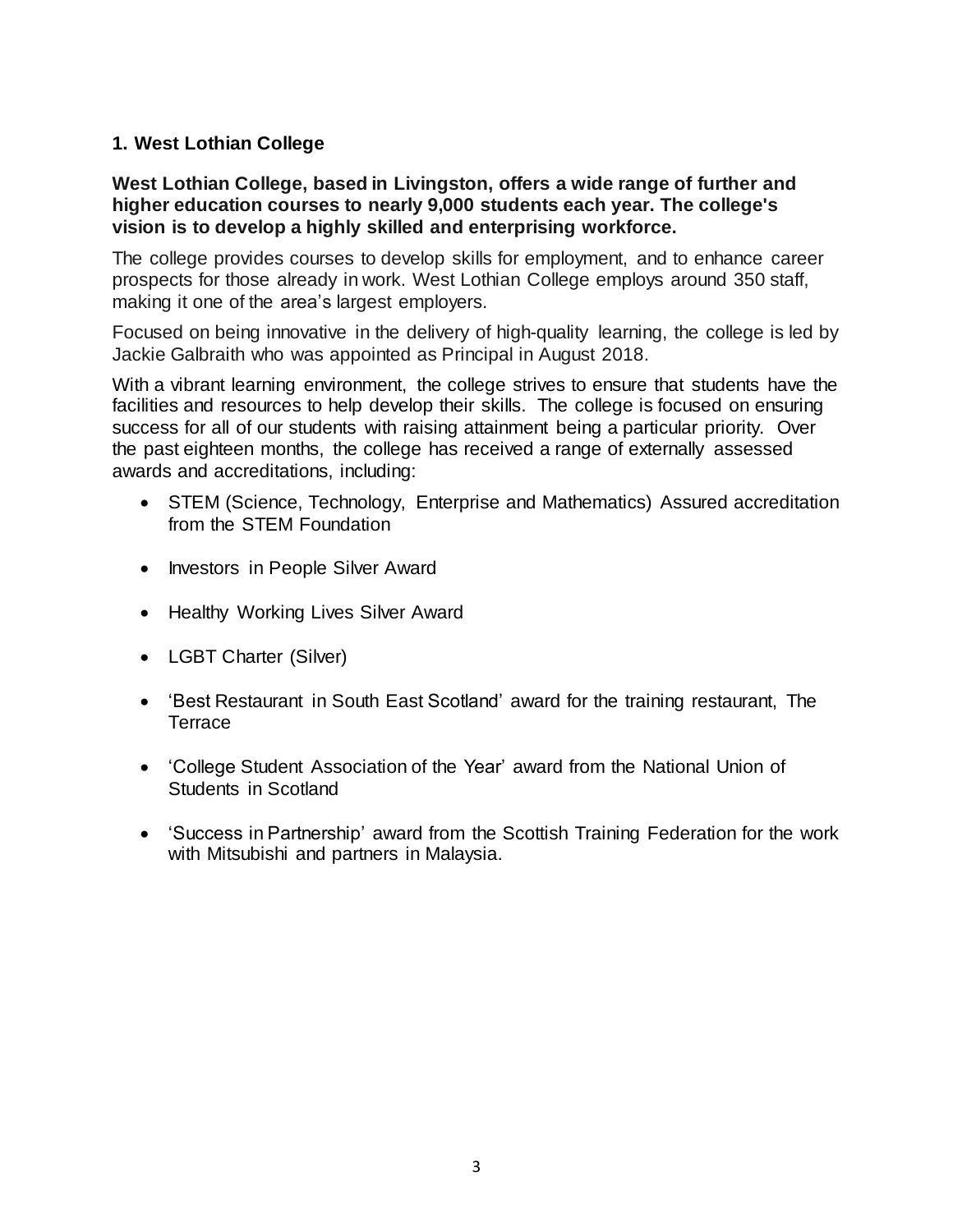#### **2. The Role of the Board**

The Board of Governors is the body ultimately responsible for the affairs of the college.

Board members are responsible for ensuring the quality of the education provided by the college, and also that is delivered in a way that offers value for money. The Board is the governing body of the college and has a legal responsibility to 'manage and conduct' its affairs in such a way that its staff deliver the required services. The Board's role is a strategic one which means it focuses on:

- Deciding what the organisation needs to achieve
- Monitoring delivery of those goals
- If the goals are not being achieved, understanding why and either ensuring the approach is adjusted or changing the goals

The governance role of the Board is vital and Board members are required to abide by the Code of Good Governance for Scotland's Colleges. You can access a copy of the Code here: [https://www.cdn.ac.uk/wp-content/uploads/2015/09/Code-of-Good-](https://www.cdn.ac.uk/wp-content/uploads/2015/09/Code-of-Good-Governance.pdf)[Governance.pdf](https://www.cdn.ac.uk/wp-content/uploads/2015/09/Code-of-Good-Governance.pdf)

Board members are part of a national network of bodies responsible for delivering quality education across Scotland. In West Lothian the responsibility for delivery lies with West Lothian College, as a single Regional College.

The membership of the Board of West Lothian College includes two staff members, two student members, and the Principal, as well as 13 non-executive members.

You can find out more about the existing members of the Board at [https://www.west](https://www.west-lothian.ac.uk/corporate-and-governance/board-members/)[lothian.ac.uk/corporate-and-governance/board-members/](https://www.west-lothian.ac.uk/corporate-and-governance/board-members/)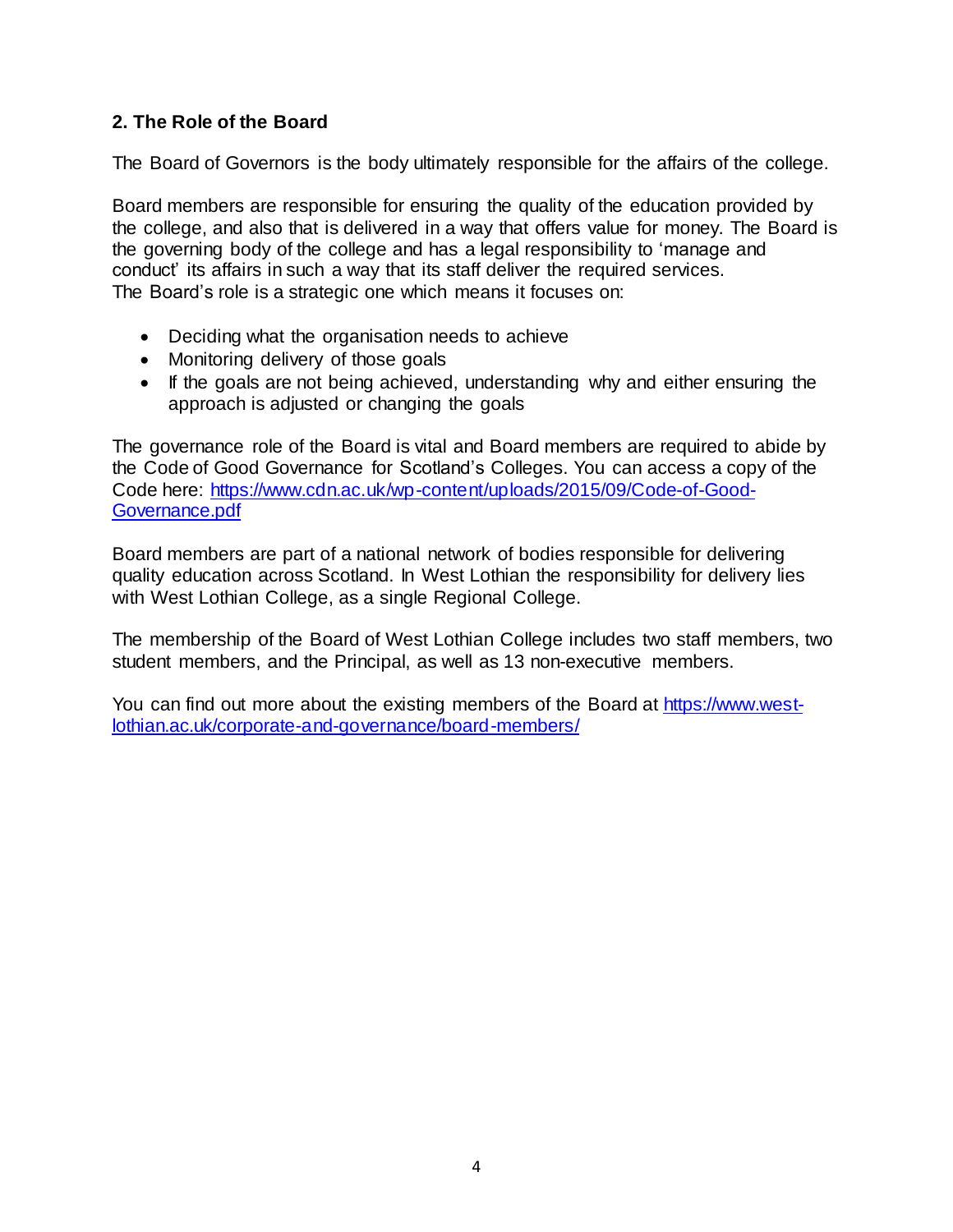#### **3. The Roles and Responsibilities of Board members**

The overarching duty of Board members is to use your skills, knowledge and time to work as best as you can with your Chair, fellow Board members and staff to ensure that the College fulfils its responsibilities.

Board members make an individual contribution to the collective work of the Board. All members bring their own unique combination of skills and knowledge but all Board members are expected to:

- Contribute to Board discussion in a constructive and supportive manner
- Scrutinise the college's performance and when necessary provide challenge to senior staff and fellow Board members
- Give the required amount of time to the role
- Accept and share corporate collective responsibility
- Devote time to understanding the college and its operational environment
- Take part in an annual board member appraisal process
- Represent the organisation at events as required
- Build relationships of trust and mutual respect with other Board members and senior staff
- Abide by confidentiality requirements subject to Freedom of Information laws
- Uphold and promote the required standards of behaviour and values

All Board members are expected to adhere to the **Nine Principles of Public Life** and act at all times in good faith and in the best interests of learners.

These principles are:

- Selflessness
- Integrity
- Objectivity
- Accountability
- Openness
- Honesty
- Leadership
- Public Service
- Respect

You can read more about the role of Board members in the Guide for Board Members in the College sector, available here: [https://www.cdn.ac.uk/wp](https://www.cdn.ac.uk/wp-content/uploads/2016/01/Guidance-Notes-for-Boards-in-the-College-Sector.pdf)[content/uploads/2016/01/Guidance-Notes-for-Boards-in-the-College-Sector.pdf](https://www.cdn.ac.uk/wp-content/uploads/2016/01/Guidance-Notes-for-Boards-in-the-College-Sector.pdf)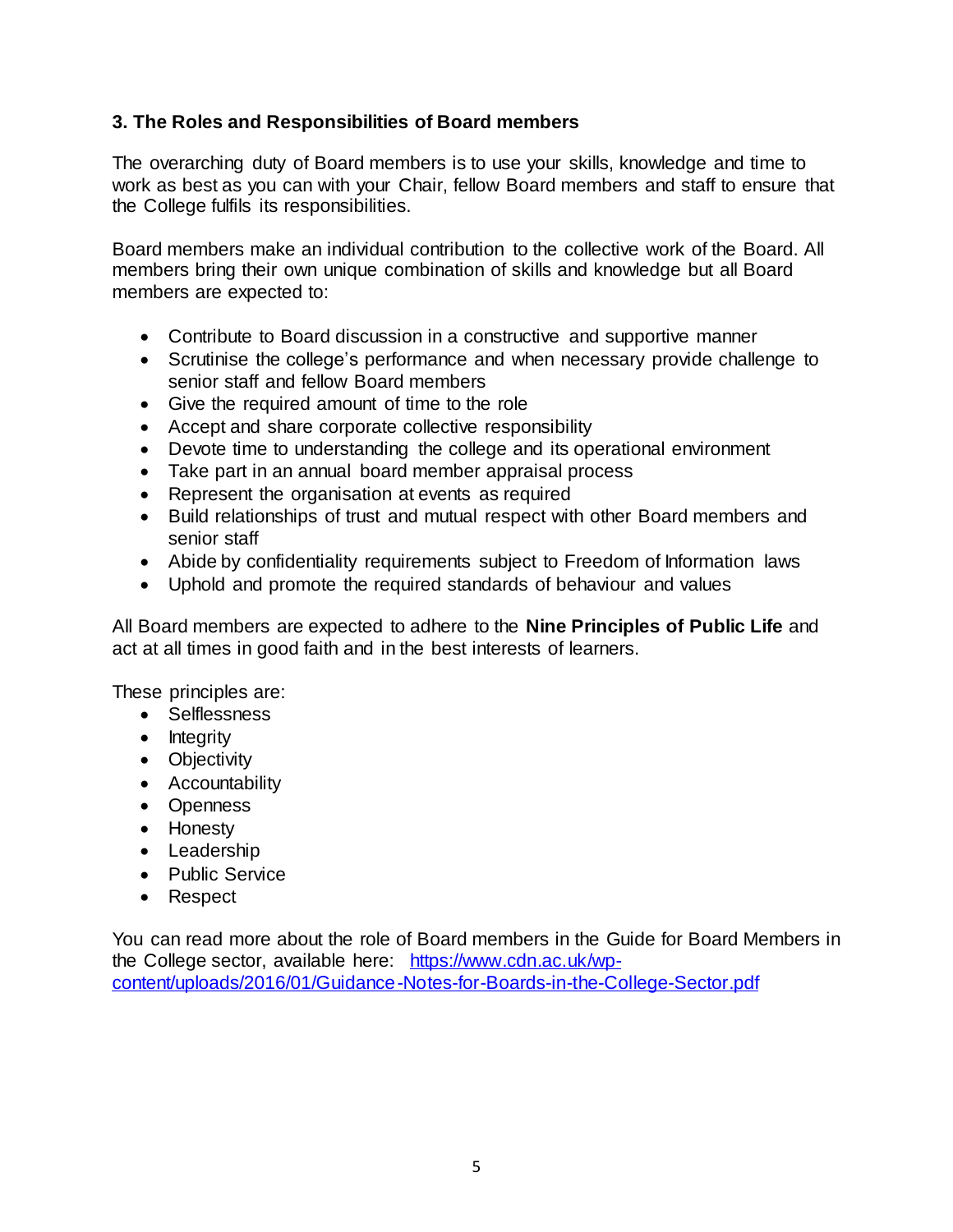#### **4. The Terms of Reference of the Audit Committee**

1. The Board has established an Audit Committee as a Committee of the Board to support them in their responsibilities for issues of risk, control and governance and associated assurance through a process of constructive challenge.

#### **Membership**

- 2. The members of the Audit Committee and its Chair are appointed by the Board and will consist of Board members with no executive responsibility for the management of the College. At least one member should have a background in finance, accounting or auditing, but membership should not be drawn exclusively from people with such a background.
- 3. There shall be not less than three members. The Chair of the Board must not be a member of the Committee.

#### **Reporting**

- 4. The Audit Committee will formally report to the Board after each meeting. A copy of the minutes of the meeting will be the basis of the report.
- 5. The Audit Committee will provide the Board with an Annual Report, timed to support finalisation of the accounts and the governance statement, summarising its conclusions from the work it has done during the year.

#### **Responsibilities**

- 6. The Audit Committee will advise the Board on:
	- a the strategic processes for risk, control and governance and the governance statement;
	- b the accounting policies, the accounts, and the annual report of the college, including the process for review of the accounts prior to submission for audit, levels of error identified, and the letter of representation to the external auditors;
	- c the planned activity and results of both internal and external audit;
	- d the adequacy of management response to issues identified by audit activity, including external audit's management letter/report;
	- e the effectiveness of the internal control environment and of external audit;
	- f assurances relating to the corporate governance requirements for the organisation;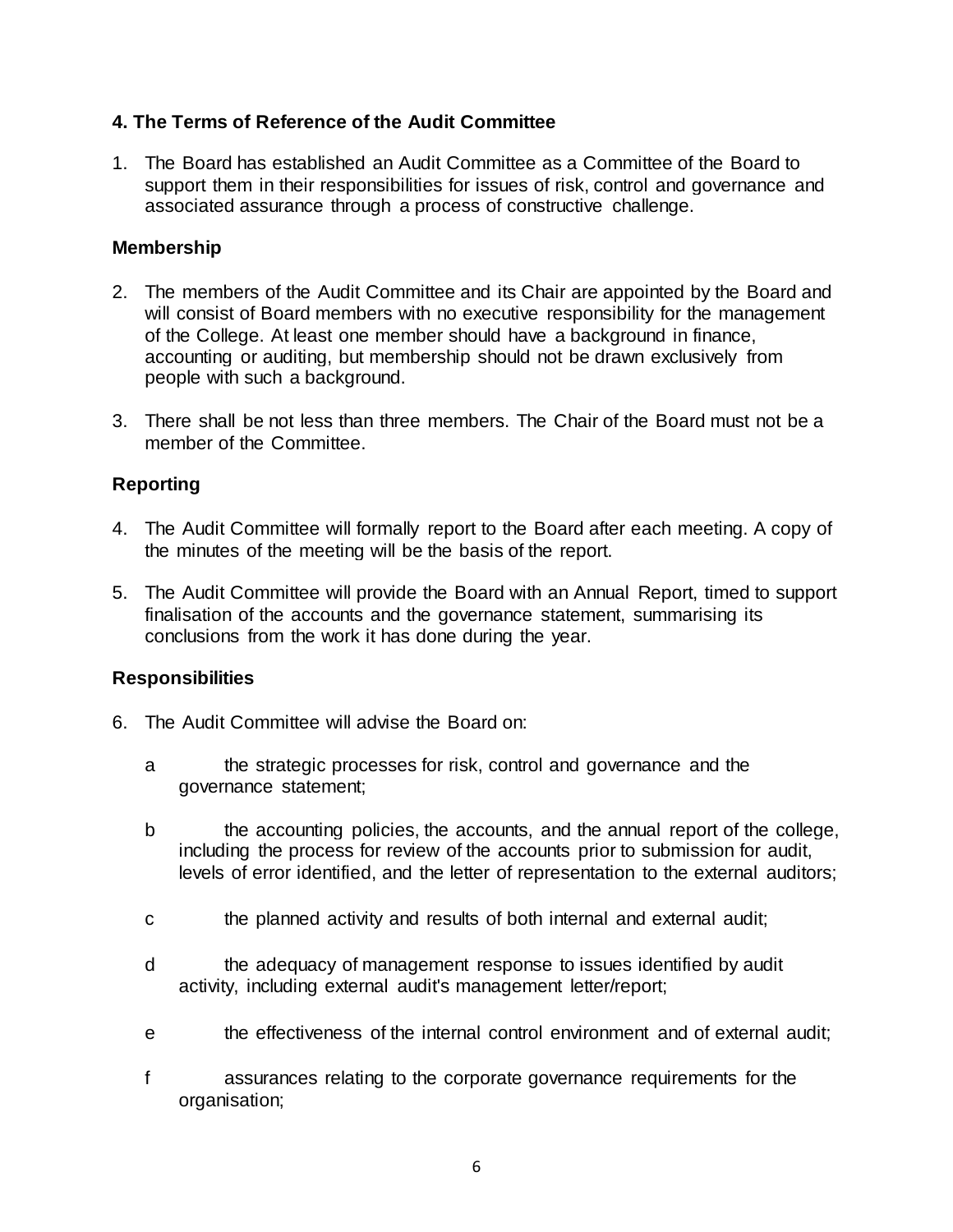- g proposals for tendering for internal audit services or for purchase of nonaudit services from contractors who provide audit services; and
- h anti-fraud policies, whistle-blowing processes, and arrangements for special investigations.
- 7. The Committee will review relevant reports from the SFC, Audit Scotland and other organisations.
- 8. The Committee will ensure that the college has systems and procedures to achieve value for money and is economical, efficient and effective in its use of public funding – this may require identifying specific value for money studies.
- 9. The Committee will provide assurances to the Board that the College has in place appropriate policies and procedures to promote and safeguard the health and safety of staff, students and all stakeholders and satisfies current legislation.
- 10. The Audit Committee will also periodically review its own effectiveness and report the results of that review to the Board.

#### **Rights**

- 11. The Audit Committee may:
	- a co-opt additional members for a period not exceeding a year to provide specialist skills, knowledge and experience; and
	- b procure specialist ad-hoc advice at the expense of the organisation, subject to budgets agreed by the Board.

#### **Access**

12. Internal Auditors and External Auditors will have free and confidential access to the Chair of the Audit Committee.

#### **Meetings**

- 13. The procedures for meetings are:
	- a the Audit Committee will meet at least four times a year. The Chair of the Audit Committee may convene additional meetings, as he/she deems necessary;
	- b A quorum shall be one half of the members entitled to vote upon the question before the meeting;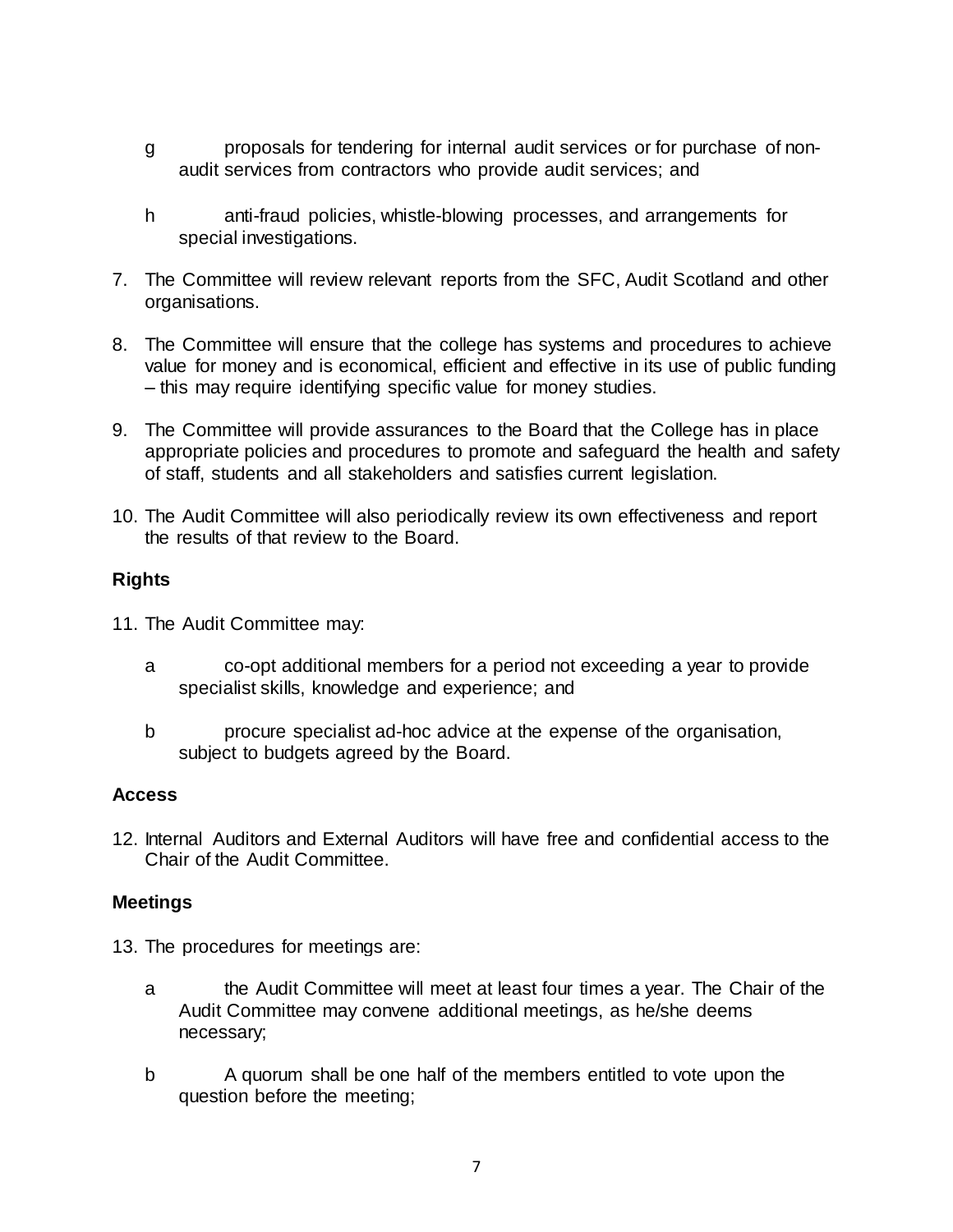- c Audit Committee meetings will normally be attended by the Principal, a representative of Internal Audit, Vice Principal, Finance & Corporate Services and a representative of External Audit;
- d the Audit Committee may ask any other officials of the organisation to attend to assist it with its discussions on any particular matter;
- e the Audit Committee may sit privately without any non-members present for all or part of a meeting by asking any or all of those who normally attend but who are not members to withdraw to facilitate open and frank discussion of particular matters;
- f the Committee shall meet with the internal and external auditors without the executive team present at least annually;
- g the Board may ask the Audit Committee to convene further meetings to discuss particular issues on which they want the Committee's advice.

#### **Information Requirements**

14. For each meeting the Audit Committee will be provided with:

- a a report summarising any significant changes to the organisation's Risk Register;
- b a report from Internal Audit summarising:
	- i key issues emerging from Internal Audit work;
	- ii management response to audit recommendations;
	- iii significant changes to the audit plan;
	- iv any resourcing issues affecting the delivery of Internal Audit objectives;
- c a quarterly report on Health and Safety.
- 15. As and when appropriate the Committee will also be provided with:
	- a proposals for the Terms of Reference of Internal Audit;
	- b the Internal Audit Strategy;
	- c Internal Audit's Annual Opinion and Report;
	- d the draft annual financial statements;
	- e External Audit's management letter/report;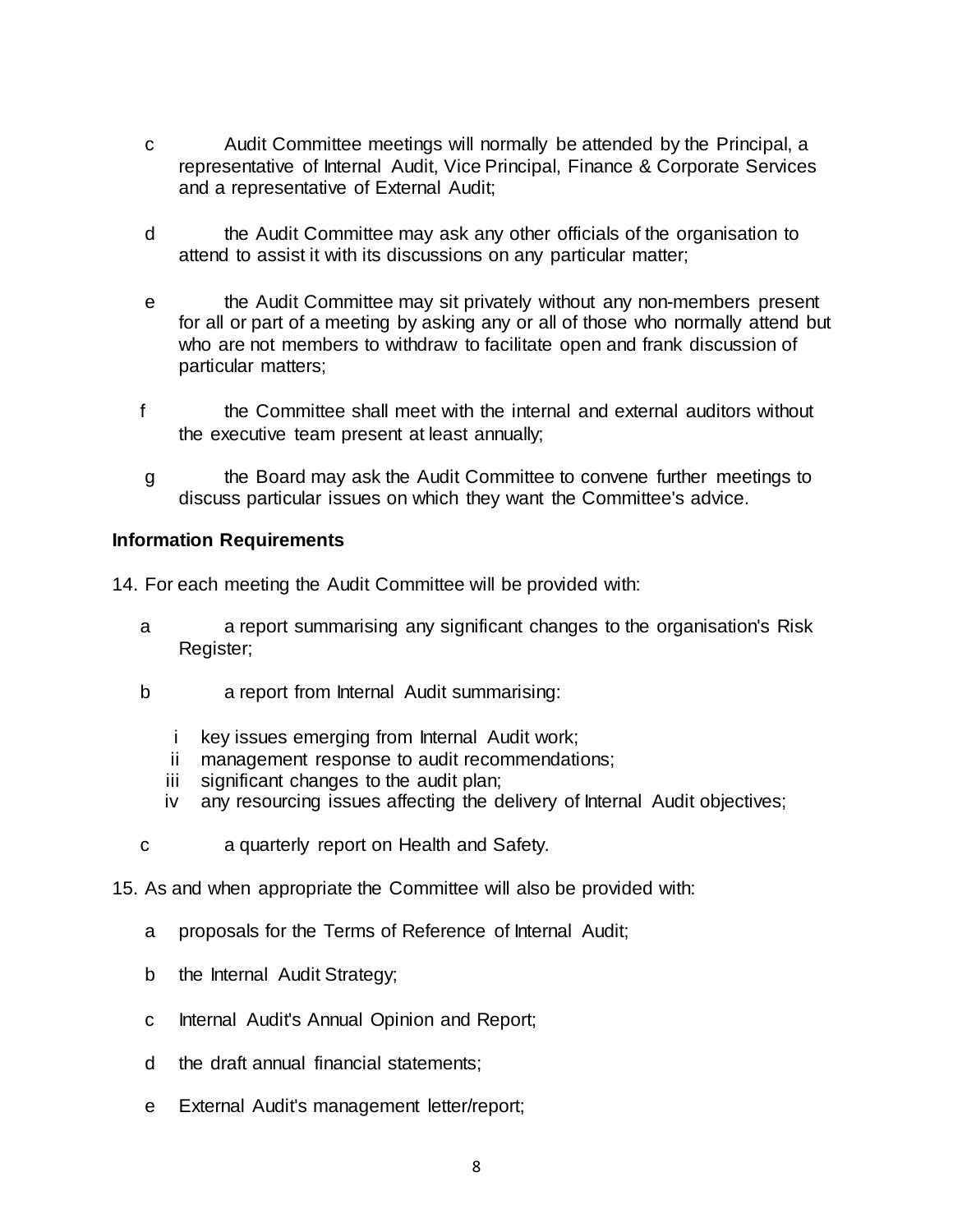- f a report on any proposals to tender for internal audit functions.
- 16. The above list suggests minimum requirements for the inputs which should be provided to the Audit Committee. In some cases more may be provided.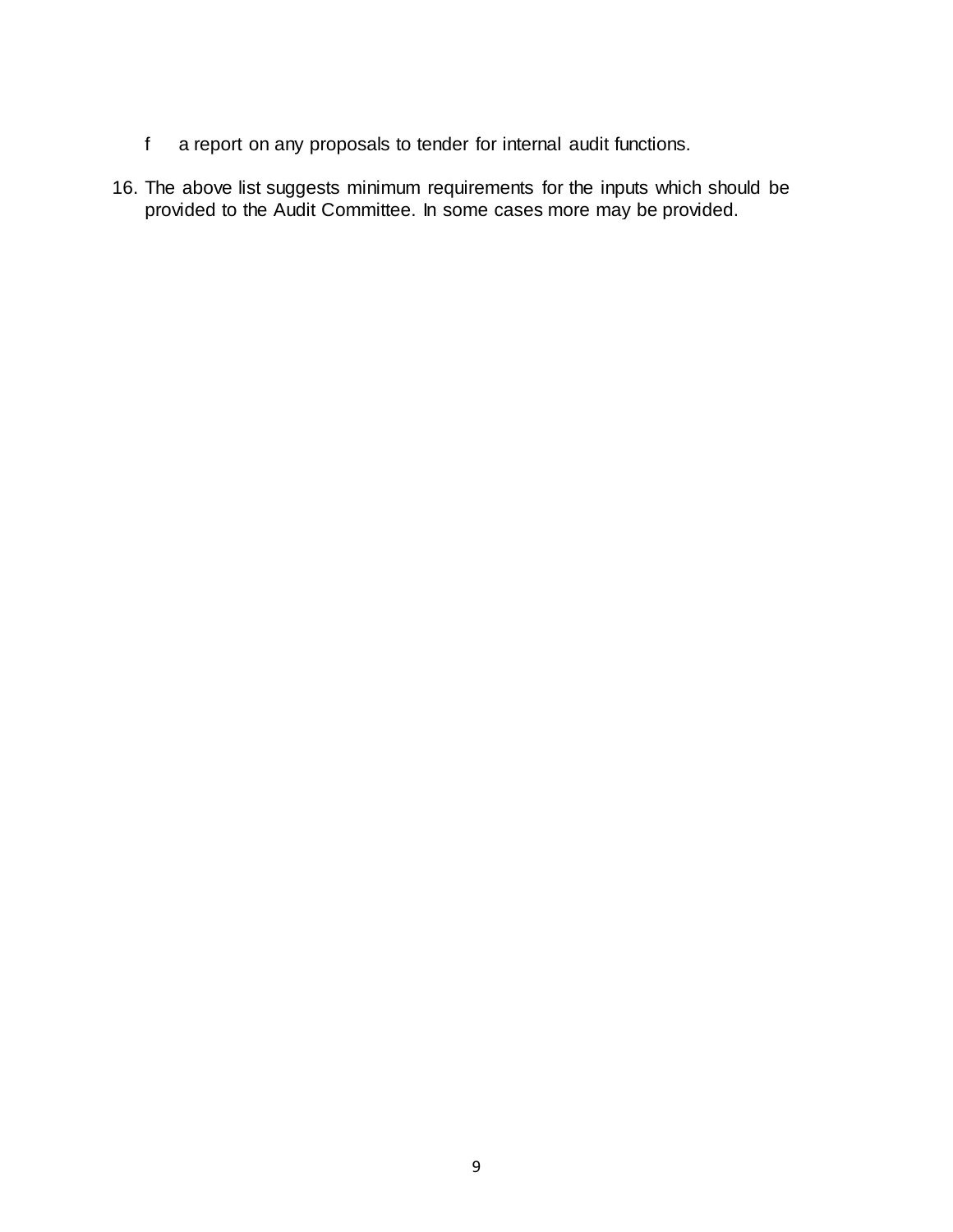#### **5. The Role of an individual co-opted to a committee of the Board**

The Board may co-opt individuals to the Committees of the Board in order to:

- Strengthen the mix of a Committee in specific areas
- Provide additional support on time-limited projects
- Assist with succession planning and action to improve Board diversity

#### **Rights and responsibilities**

A co-opted member will have the right to:

- Attend and contribute to meetings of the Committee
- Receive all committee agendas and papers
- Attend meetings of the Board as an observer (not a mandatory requirement)

A co-opted member is not however part of the formal decision making structure and cannot participate in votes.

A co-opted member will be required to:

- Adhere to the Code of conduct
- Declare any interests for the Register of Interests
- Participate in a local programme of induction
- Complete a PVG check
- Meet the eligibility criteria for Board members as specified in legislation

#### **Length of Appointment**

The period of co-option will normally be one year, with the possibility of extension to a maximum of two years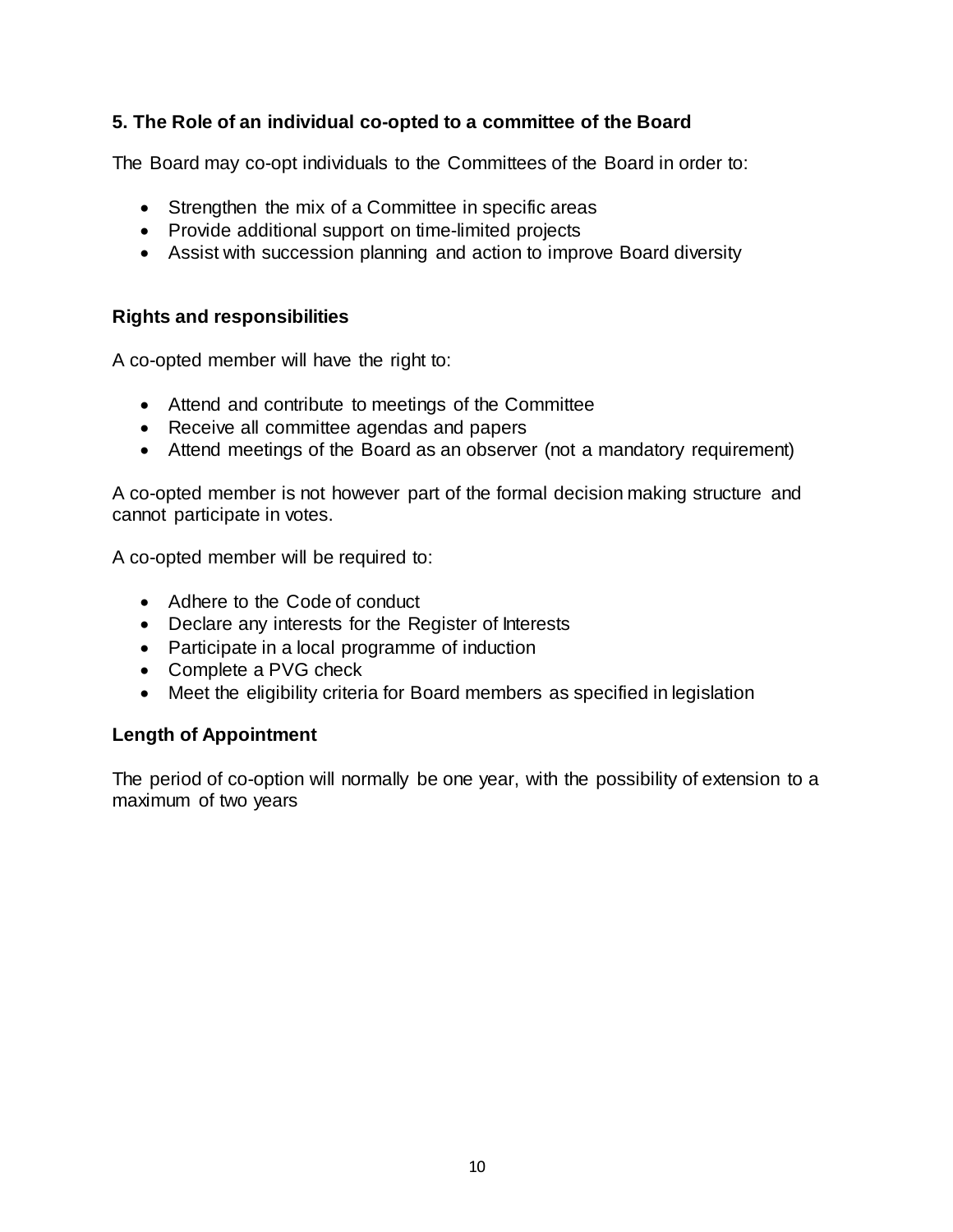#### Time Commitment

You will be expected to attend four Audit Committee meetings per academic year (1 August to 31 July). . Each meeting will normally last approximately two hours. Meetings will either be held in the main College buildings in Livingston or virtually using Zoom. A note of meeting dates for 2020 can be found at Appendix 1.

#### Remuneration

The position is not remunerated. You will, however, be able to claim reasonable travel and subsistence expenses for your participation in Board activity. Should you have childcare or carer commitments, the College will reimburse you for reasonable expenses associated with alternative care arrangements.

#### Induction and Training

If appointed, you will be provided with an induction programme to develop your understanding of the College.

#### Term of Appointment

If appointed, you will be appointed for a period of one year with the possibility of extension to a maximum of two years.

#### Code of Conduct

You will be expected to adhere to the college's Code of Conduct which can be found here; [https://www.west-lothian.ac.uk/media/2698/code-of-conduct-for-west-lothian](https://www.west-lothian.ac.uk/media/2698/code-of-conduct-for-west-lothian-college-board-members-2014.pdf)[college-board-members-2014.pdf](https://www.west-lothian.ac.uk/media/2698/code-of-conduct-for-west-lothian-college-board-members-2014.pdf)

#### Restrictions

As a co-opted member you will be required to meet the eligibility criteris for Board members as specified in the Further and Higher Education (Scotland) Act 1992. This Act makes provision for persons not eligible for appointment as a board member. A note of these provisions is at Appendix 2.

Your appointment is subject to confirmation that you are suitable for appointment by requesting PVG scheme record. It is an offence under section 34 of the Protection of Vulnerable Groups (Scotland) Act for any person who is barred from regulated work with children to seek to be a board member.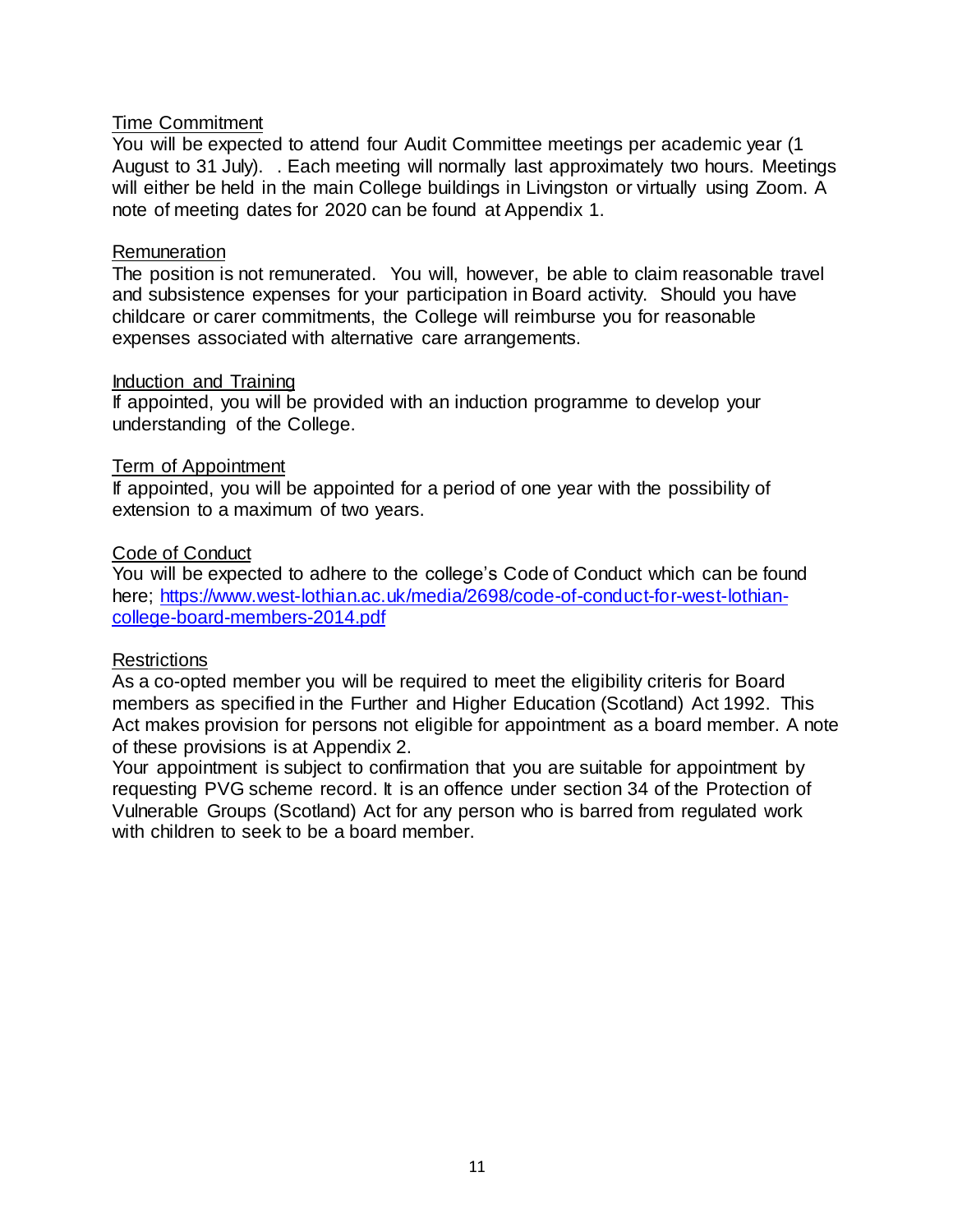#### **6. Person Specification and Assessment Criteria**

Your application will be considered in relation to the criteria as set out below. These will be assessed through your application and as part of the interview process.

| <b>Essential</b>                                                                          | <b>Desirable</b>                                                          |
|-------------------------------------------------------------------------------------------|---------------------------------------------------------------------------|
|                                                                                           |                                                                           |
| <b>Specific Knowledge and Skills</b>                                                      |                                                                           |
| <b>Accountancy Professional</b>                                                           |                                                                           |
|                                                                                           | Experience of a strategic role<br>in the private or public sector         |
| <b>Governance</b>                                                                         |                                                                           |
| Awareness of the need for good governance                                                 | Recent experience of working<br>with a Board                              |
| Understanding the 9 principles of public life                                             |                                                                           |
| <b>Strategic Contribution</b>                                                             |                                                                           |
| Ability to analyse complex material and reach sound<br>conclusions based on this analysis | Understanding of challenges<br>and opportunities in the<br>College sector |
| Ability to communicate clearly and effectively                                            |                                                                           |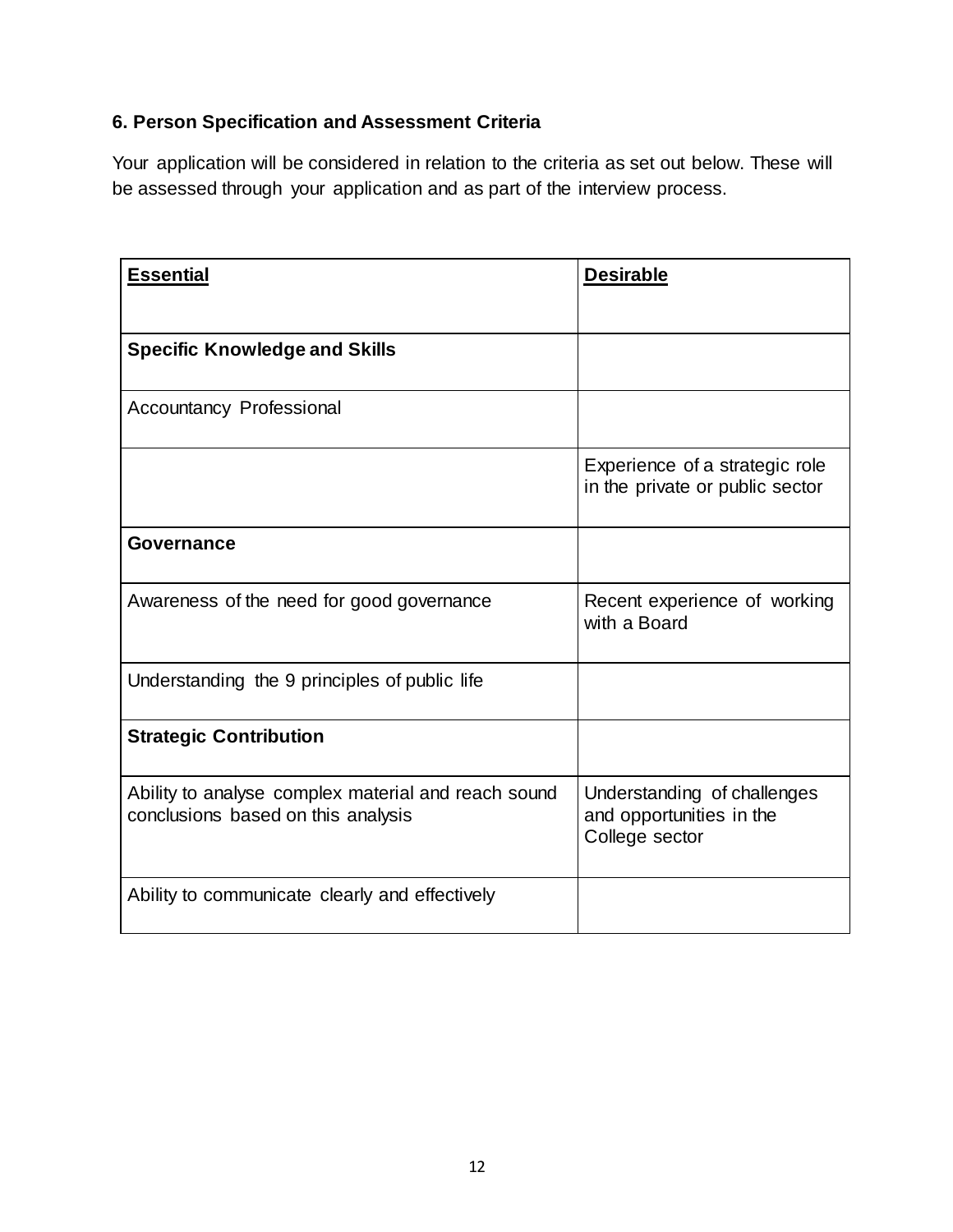#### **7. Recruitment Process and Timetable**

The closing date for applications is **27 July 2020**

Your application will be considered by a panel who will review the information you have provided against the person specification and the overall skills matrix for the Board.

Applicants not selected for interview will be notified.

If you are to be interviewed, you will be sent an invitation letter.

You will be advised of the names of the members of the interview panel in your invitation for interview letter.

Interviews will take place via zoom.

The interview will last approximately 1 hour, during which the interview panel will:

- ask you questions based upon the information you have provided in your application to verify this and explore the skills and experience you could bring to the Board; and
- provide you with an opportunity to ask any questions you may have about the College or service with the Board.

Please note that, should you be successful, the next Audit Committee meeting is 17 September 2020 and the next full meeting of the Board of Governors will take place on Tuesday 22 September 2020.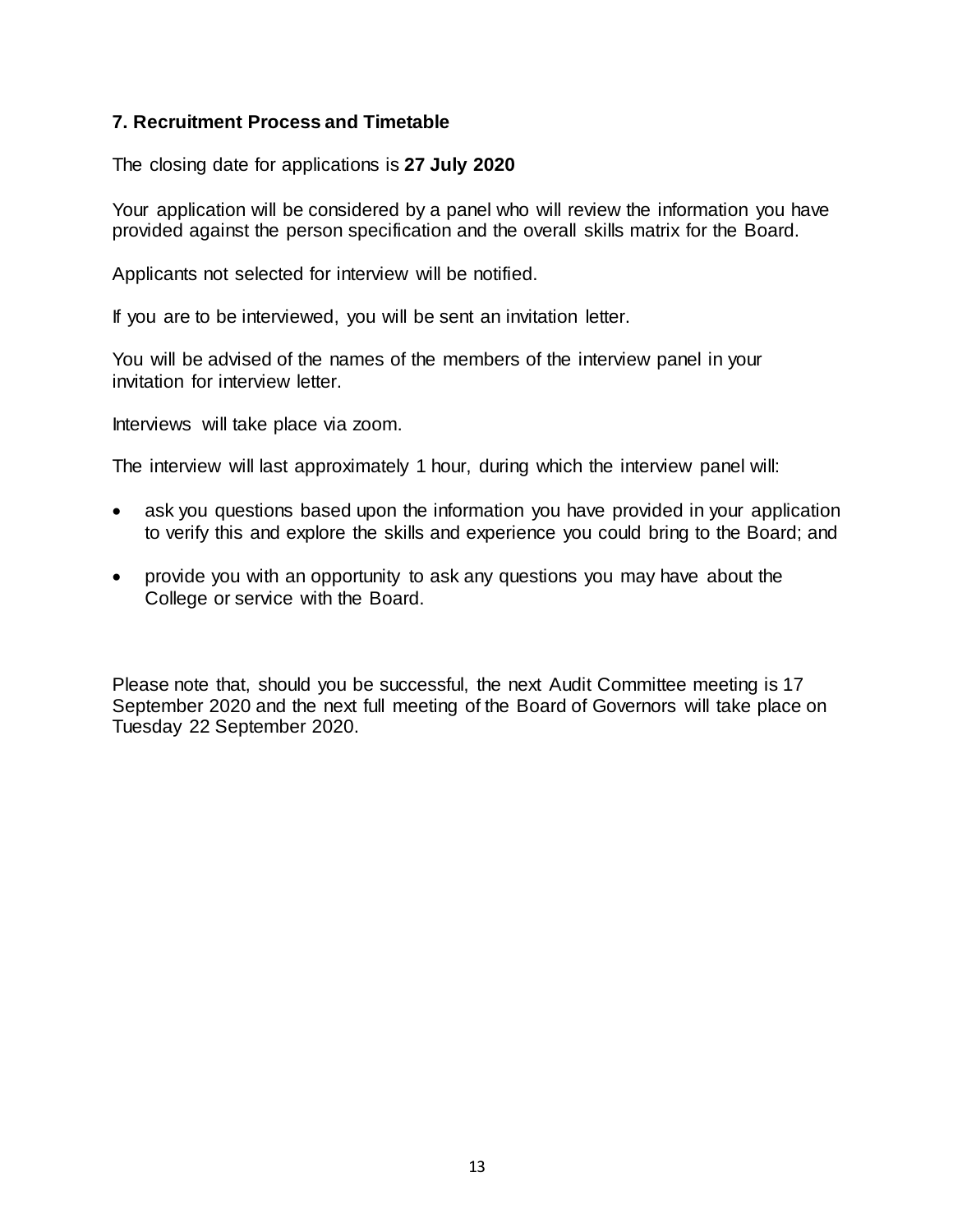#### **8. How to apply**

If you would like to apply, please send us your CV and covering letter. Please indicate in the covering letter your availability for an interview on 19 August 2020.

Your application should be returned by email to:

Jennifer McLaren - [jmclaren@west-lothian.ac.uk](mailto:jmclaren@west-lothian.ac.uk)

Please note that the closing date for applications is **27 July 2020**

If you need any help in providing the required information, or would like to find out more about role prior to applying please do not hesitate to contact Jennifer McLaren by email (address above).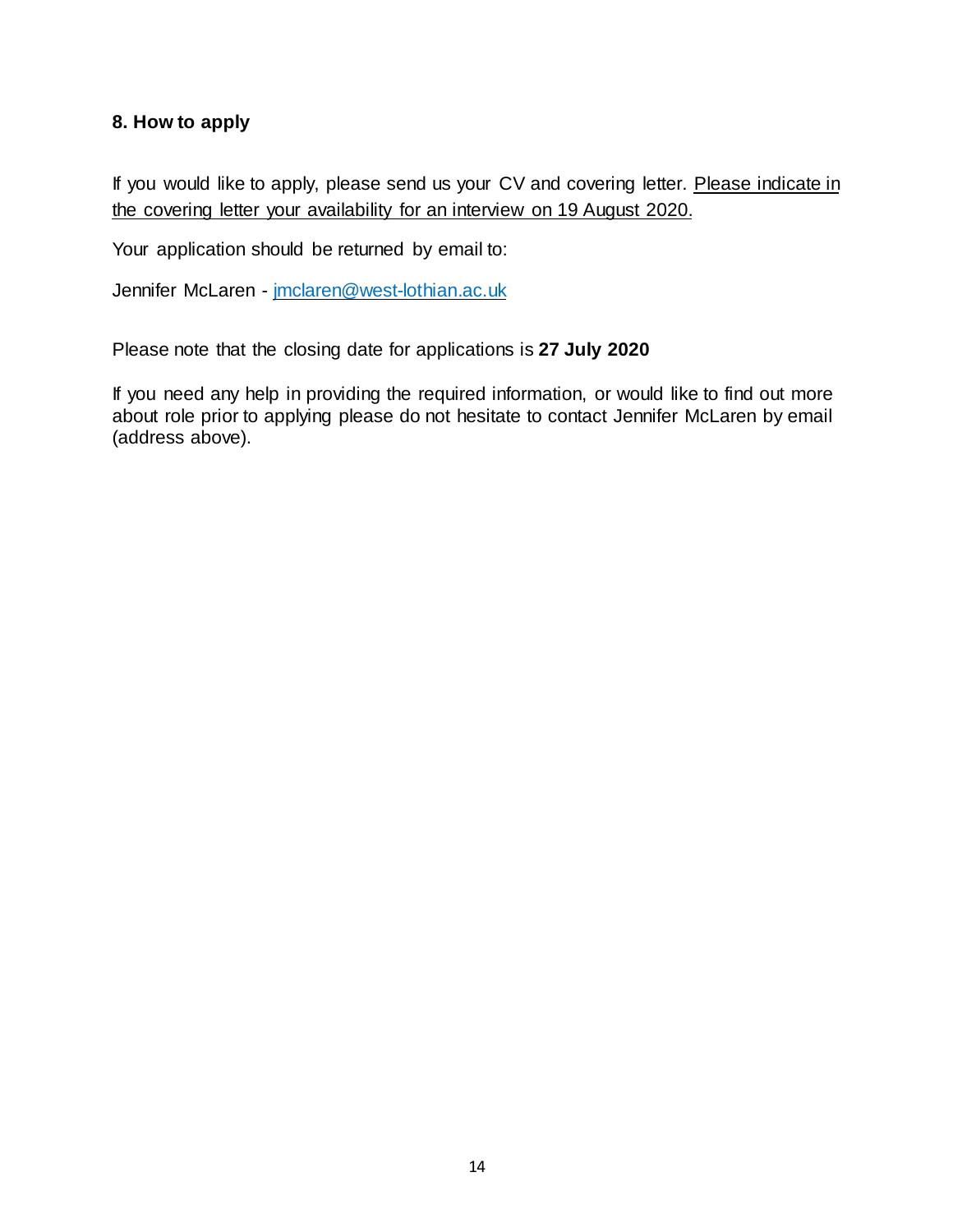#### **Appendix 1**

#### **West Lothian College - Board of Governors**

#### **Calendar of Meetings 2020**

|           | Learning &<br>Teaching<br>Committee<br>Wednesdays | Finance &<br>General<br>Purposes<br>Committee<br>Thursdays | Audit<br>Committee<br>Thursdays | Remuneration &<br>Nominations<br>Committees<br>Tuesdays<br>4.00pm | Board of<br>Governors<br>Tuesdays |
|-----------|---------------------------------------------------|------------------------------------------------------------|---------------------------------|-------------------------------------------------------------------|-----------------------------------|
|           | 9.30am                                            | 9.30am                                                     | 9.30am                          |                                                                   | 4.30pm                            |
| January   |                                                   |                                                            |                                 |                                                                   |                                   |
| February  |                                                   | 27 February                                                |                                 |                                                                   |                                   |
| March     | 4 Mar                                             |                                                            | 5 Mar                           | 17 Mar                                                            | 17 Mar                            |
| April     |                                                   |                                                            |                                 |                                                                   |                                   |
| May       |                                                   |                                                            |                                 |                                                                   | Thurs 14*<br>May                  |
| June      | 3 June                                            | 11 June                                                    | 4 June                          | 16 June                                                           | 16 June                           |
| July      |                                                   |                                                            |                                 |                                                                   |                                   |
| August    |                                                   |                                                            |                                 |                                                                   |                                   |
| September | 9 Sept                                            | 10 Sept                                                    | 17 Sept                         | 22 Sept                                                           | 22 Sept                           |
| October   |                                                   |                                                            |                                 |                                                                   |                                   |
| November  | 25 Nov                                            | 19 Nov                                                     | 26 Nov                          |                                                                   |                                   |
| December  |                                                   |                                                            |                                 |                                                                   | 8 Dec                             |